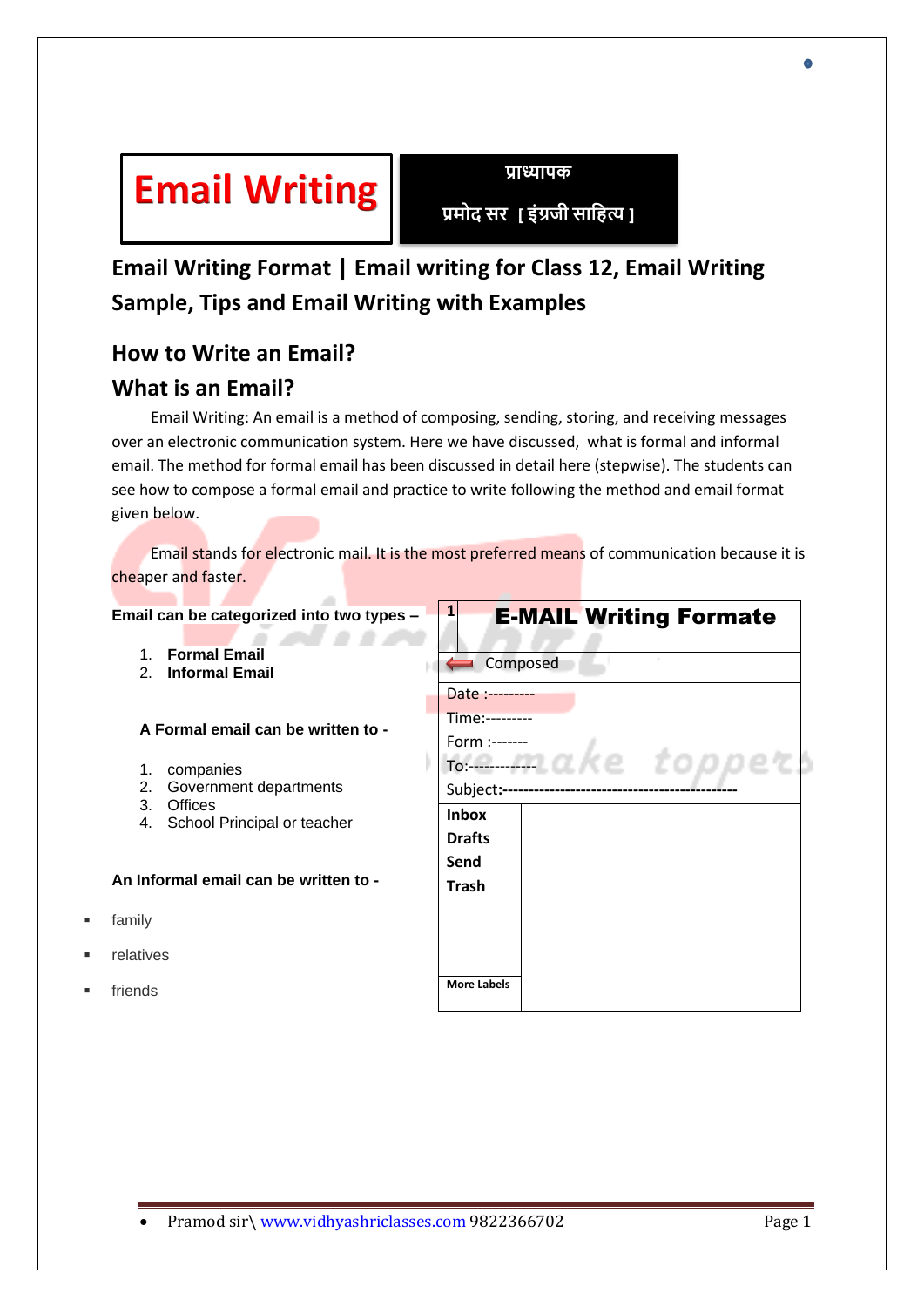

**Writing**

**Introduction** 

E-mail म्हणजे काय?

इलेक्ट्रॉनिक मेल म्हणजेच ई-मेल. एक किंवा एकापेक्षा अधिक व्यक्तींना संदेश पाठविण्याची इंटरनेटवरील सेवा म्हणजेच ई-मेल. १९७२ मध्ये रे टॅलिन्सन यांनी ई-मेल सेवेचा शोध लावला.

E-mail Message Template :

ई-मेल संदेशासाठी साचा

| $\leftarrow$ Compose |                                 |
|----------------------|---------------------------------|
|                      | Date and time:                  |
|                      | From: sender's e-mail id        |
|                      | <b>To</b> : receiver's email id |
|                      | Subject :                       |
| <b>Inbox</b>         | Salutation                      |
| <b>Drafts</b>        | Main Body                       |
| <b>Sent</b>          | Regards                         |
| <b>Trash</b>         | Sender's name                   |
| <b>More Labels</b>   |                                 |

21st Century Education

Vidhyashri Coaching Institute

www.vidhyashriclasses.com

Pramod sir\ [www.vidhyashriclasses.com](http://www.vidhyashriclasses.com/) 9822366702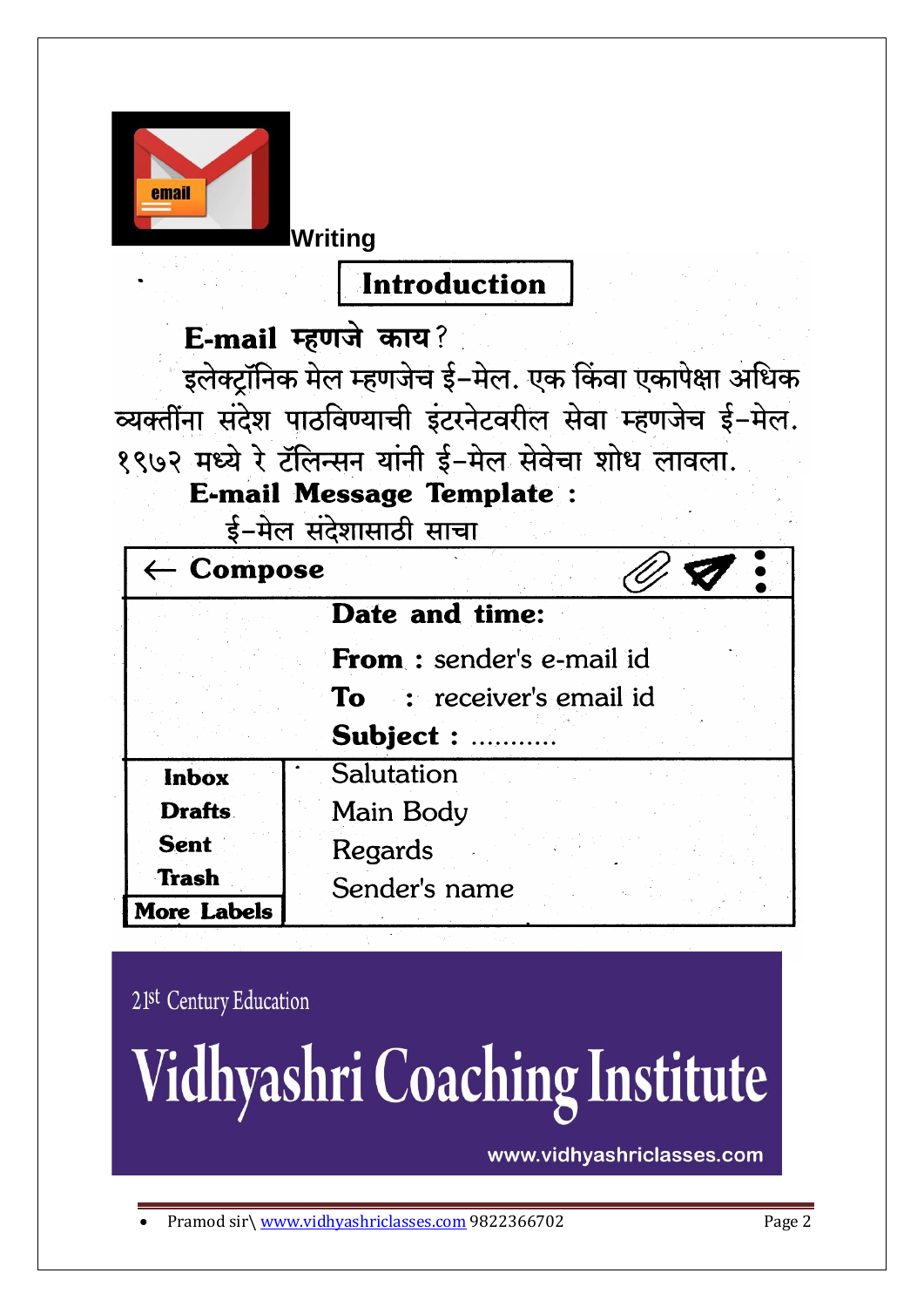### \*1. Write an email to your friend who has not contacted you for a long time.  $\label{eq:2} \frac{1}{\sqrt{2}}\int_{\mathbb{R}^3}\left|\frac{d\mathbf{r}}{d\mathbf{r}}\right|^2\,d\mathbf{r}^2\,d\mathbf{r}^2\,d\mathbf{r}^2\,d\mathbf{r}^2\,d\mathbf{r}^2\,d\mathbf{r}^2\,d\mathbf{r}^2\,d\mathbf{r}^2\,d\mathbf{r}^2\,d\mathbf{r}^2\,d\mathbf{r}^2\,d\mathbf{r}^2\,d\mathbf{r}^2\,d\mathbf{r}^2\,d\mathbf{r}^2\,d$  $\mathcal{L} = \mathcal{L}$

| Ans.               |                                             |
|--------------------|---------------------------------------------|
|                    | $\leftarrow$ Compose                        |
|                    | Date: Sept. 12, 2019. 10.30 am.             |
|                    | <b>From</b> : $abc@gmail.com$ .             |
|                    | <b>To</b> : $xyz@gmail.com$ .               |
|                    | <b>Subject :</b> Where have you been?       |
|                    | Dear XYZ,                                   |
|                    | Where have you been now a days? It          |
| <b>Inbox</b>       | has been so long. We have not contacted     |
| <b>Drafts</b>      | each other I remember we had been           |
| <b>Sent</b>        | together at the wedding ceremony of Nikhil  |
| <b>Trash</b>       | in May 2016. Since then we have no          |
|                    | dialogues. Are you so much busy that you    |
|                    | don't miss me? Or have you any problems     |
| <b>More Labels</b> | in which you forget your old friend? I miss |
|                    | you very much. I want to have dialogues     |
|                    | with you. Once again we will be in touch    |
|                    | with each other and have a nice time        |
|                    | together.                                   |
|                    | As soon as you read this e-mail, spare      |
|                    | time for me and call me. I would be very    |
|                    | pleased. My regards to your parents.        |
|                    | Looking forward for your reply.             |
|                    | Thank you.                                  |
|                    | Sincerely yours,                            |
|                    | ABC                                         |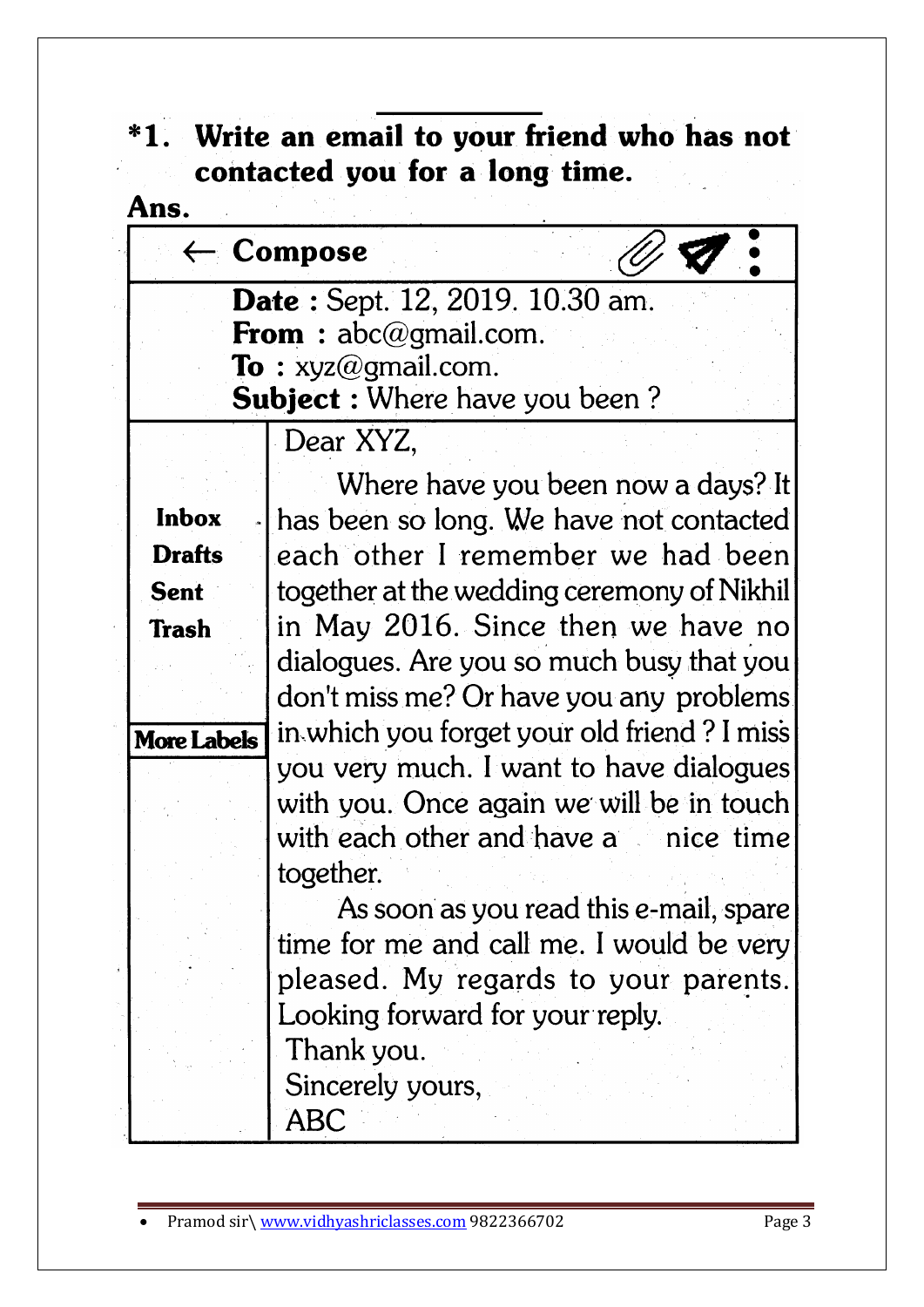| <b>Q</b> Write an e-mail to your friend inviting him |
|------------------------------------------------------|
| or her to your birthday party.                       |
| Your e-mail address is-                              |
| mandar joshi $10@$ gmail.com.                        |
| Your friend's email ID-mamta shinde@gmail.           |
| com.                                                 |
|                                                      |

| Ans.                                                                               | Compose                                                                                                                                                                                                                                                                                                                                                                                                 |                                                                                                                   |
|------------------------------------------------------------------------------------|---------------------------------------------------------------------------------------------------------------------------------------------------------------------------------------------------------------------------------------------------------------------------------------------------------------------------------------------------------------------------------------------------------|-------------------------------------------------------------------------------------------------------------------|
|                                                                                    | <b>Date: Nov. 18, 2019</b><br><b>From</b> : mandar joshi 10 gmail.com.<br><b>To</b> : mamta shinde@gmail.com.<br><b>Subject:</b> Invitation to the birthday party.                                                                                                                                                                                                                                      |                                                                                                                   |
| <b>Inbox</b><br><b>Drafts</b><br><b>Sent</b><br><b>Trash</b><br><b>More Labels</b> | Dear Mamta,<br>tomorrow that is 20th Nov. 2019 is my<br>birthday. I am organizing a party for all my<br>friends to celebrate the day.<br>at Hanuman Chowk and party starts at 8<br>pm. with my cake cutting followed by<br>games, dance and finally dinner.<br>us for occasion. I am looking forward to<br>your company. Your presence will grace my<br>birthday party. Awaiting for you.<br>Thank you. | As you know that the day after<br>The venue for the party is Shahi Bhoj<br>I will be very pleased if you can join |
|                                                                                    | Yours affectionately,<br>Mandar Joshi                                                                                                                                                                                                                                                                                                                                                                   |                                                                                                                   |

Ξ.

 $\overline{\cdots}$ 

 $\overline{\mathbf{r}}$ 

7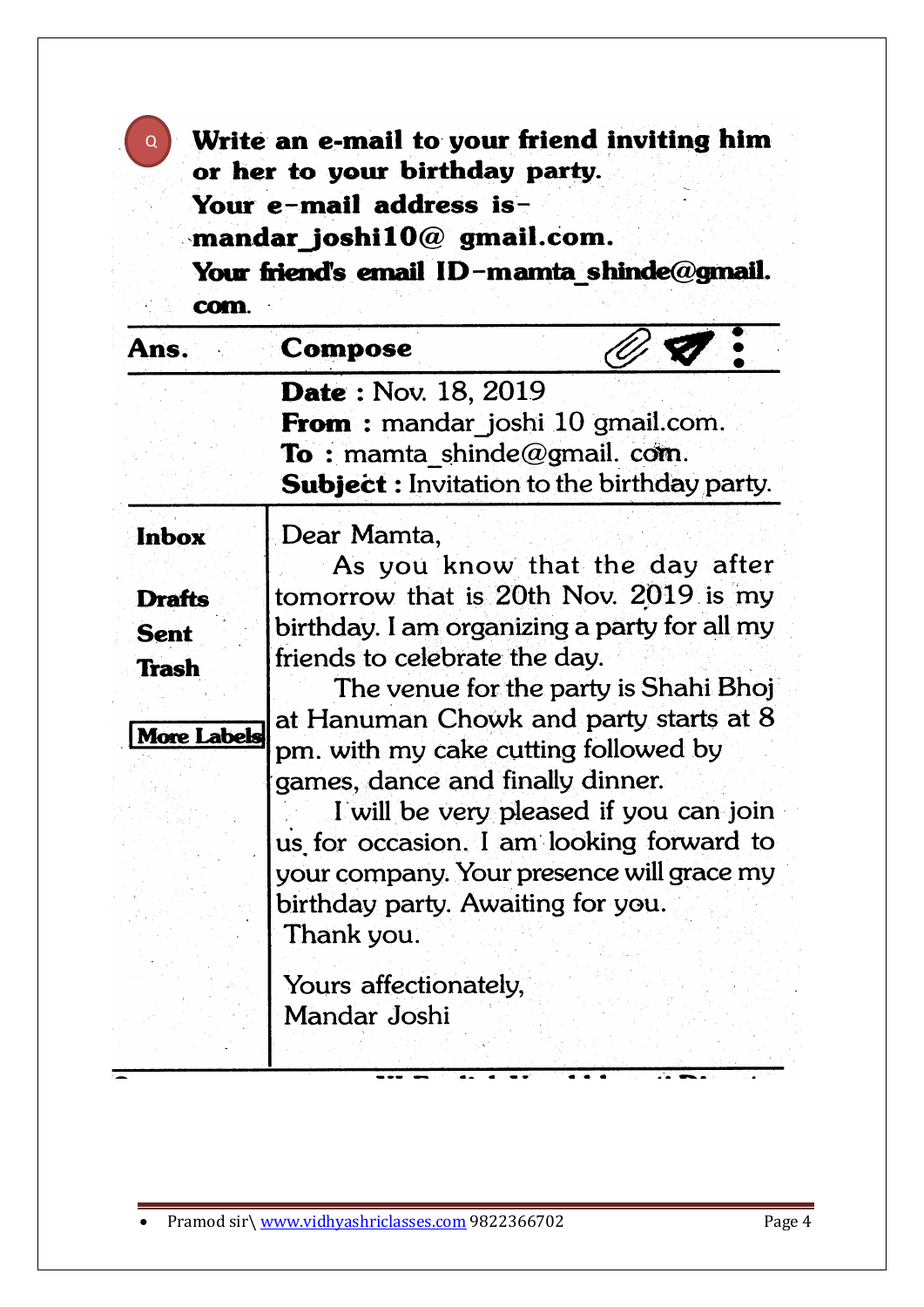Write an email to the Zonal Secretary, M.S.E.B. complaining about frequent instances of power failure during examinations. Request supply. Your email ID - rohinishende231@yahoo.com and you are sending email to zsmsebsatara@gmail.com

### Compose

Q

Date: Feb 10, 2019

From: rohinishende231yahoo.com

: zsmsebsatara@gmail.com **To** 

Subject :- Frequent power failure in Shivaji Nagar.

Respected Sir/Madam,

I would like to bring to your notice the plight of the residents of Shivaji Nagar due to frequent power failure and request you to pay attention to our complaint.

**Inbox Drafts Sent Trash** 

**More Labels** 

The condition of power supply in our locality is indeed very disappointing. The power supply breaks down frequently at odd time. It has now become an every day affair in our area that the people have to live in complete darkness for long hours in absence of electricity.

During the dark hours of the night, we, the students suffer much in our studies for want of life and this is the peak period for our examinations. The old and the sick, especially, children also suffer in many ways.

So I would request you to realize the difficulty and look into the problem and do the needful.

Thank you. Yours faithfully, Rohini Shende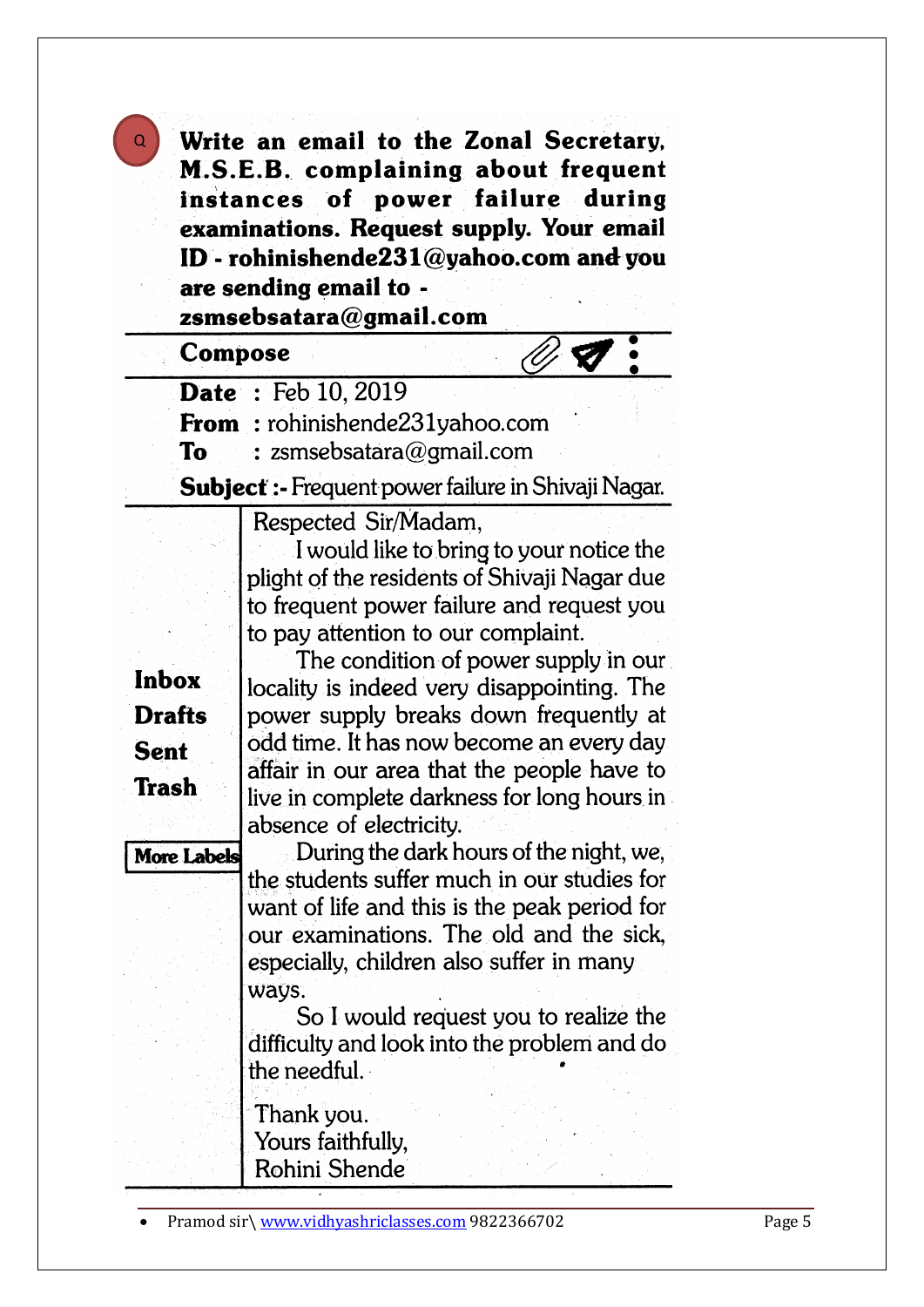Question: Last year, during his vacation, Raj went to an adventure camp that included activities trekking, rafting, rock-climbing etc. Write an email, as Raj, describing the activities to a friend.

| From: raj.123@gmail.com To: abc@mail.com Date: 3 Arne 2016 |  |  |
|------------------------------------------------------------|--|--|
|                                                            |  |  |

| compose               |                                                                      |  |
|-----------------------|----------------------------------------------------------------------|--|
| Date: 23rdApril 2021  |                                                                      |  |
| Time:                 | From: raj.123@gmail.com                                              |  |
| To: abc@mail.com      |                                                                      |  |
|                       | Subject:- An adventure camp that included activities                 |  |
|                       |                                                                      |  |
|                       | How are you? I got your mail that your family has dropped the        |  |
| <b>Inbox</b>          | idea for the vacation to the hill s due to illness of your brother.  |  |
| <b>Drafts</b><br>Send | Do you have any new plans to spend your vacations or thinking        |  |
| <b>Trash</b>          | a that? I can understand your frustration over the issue.            |  |
|                       | However, I have a better idea.                                       |  |
|                       |                                                                      |  |
|                       | I have got myself enrolled in an adventure camp and would like       |  |
|                       | you too to come along. Last ye had visited the same camp and         |  |
|                       | had a lot of fun. We participated in the activities like trekking, r |  |
|                       | rock climbing etc. In the beginning, I was a bit nervous but the     |  |
|                       | team leader motivated me to ca on.                                   |  |
|                       | These activities inculcated team spirit in me. The thrills of        |  |
|                       | adventure sports will remain with forever. I want to feel this       |  |
| <b>More</b>           | type of enjoyment every year so i decided to join this camp          |  |
| Labels                | every year. Please me know if you want to come with me. I am         |  |
|                       | waiting for your reply.                                              |  |
|                       |                                                                      |  |
|                       | Regards,                                                             |  |
|                       | Raj                                                                  |  |
|                       |                                                                      |  |
|                       |                                                                      |  |
|                       |                                                                      |  |
|                       |                                                                      |  |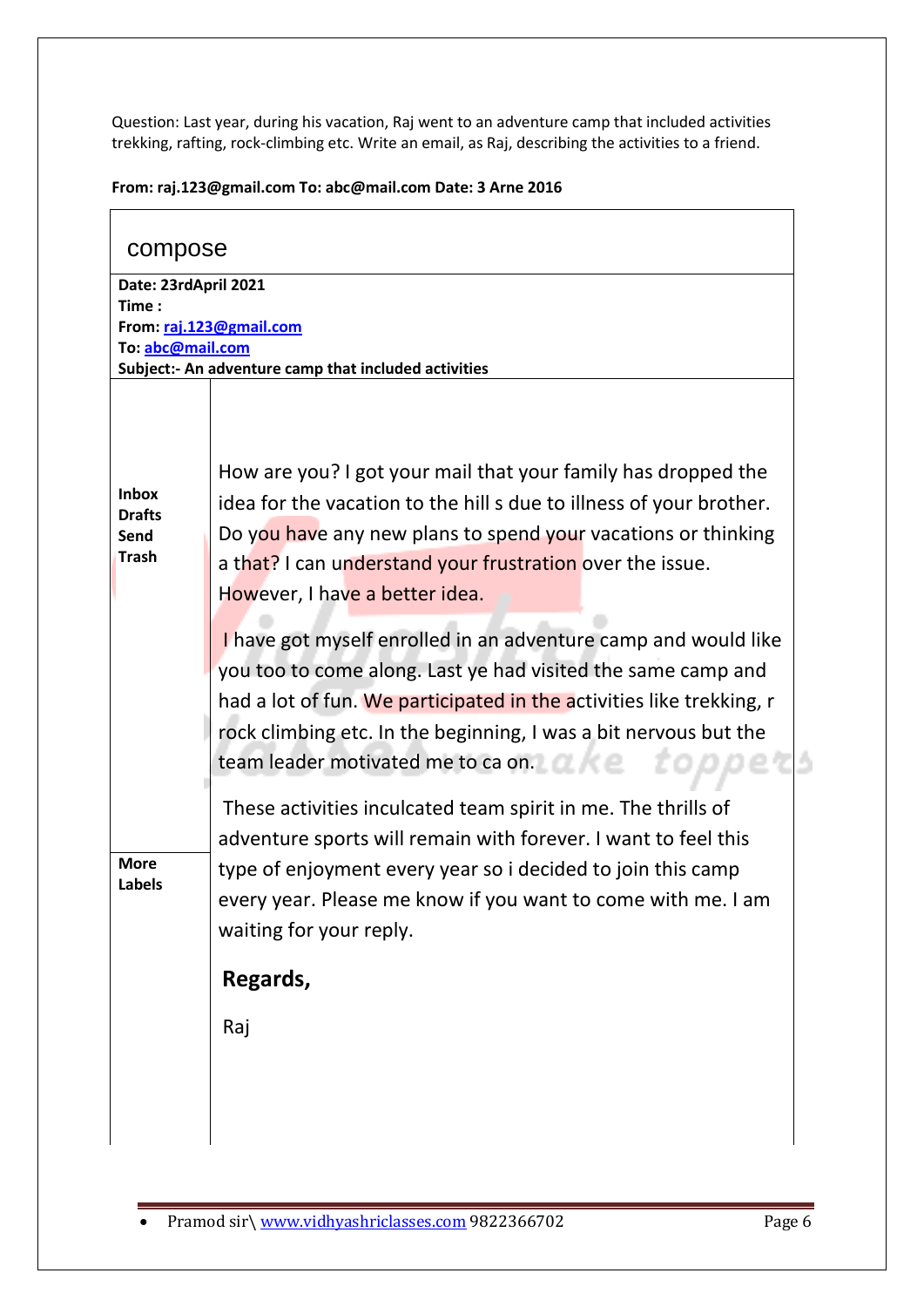### **Email Writing Examples for Students**

3. Write an e-mail to the editor of The Indian Express in about 100 words on the issue of the indiscriminate cutting of trees.

| Date: 3 March 20xx            |                                                                                                                                                                                                                                                                                                                                                                                                                                                                                        |
|-------------------------------|----------------------------------------------------------------------------------------------------------------------------------------------------------------------------------------------------------------------------------------------------------------------------------------------------------------------------------------------------------------------------------------------------------------------------------------------------------------------------------------|
|                               | From: ajay@gmail.com                                                                                                                                                                                                                                                                                                                                                                                                                                                                   |
|                               | To: editorindianexpress@yahoo.com                                                                                                                                                                                                                                                                                                                                                                                                                                                      |
|                               | Subject: Value of trees                                                                                                                                                                                                                                                                                                                                                                                                                                                                |
| <b>Inbox</b><br><b>Drafts</b> | Dear Sir                                                                                                                                                                                                                                                                                                                                                                                                                                                                               |
| Send<br>Trash                 | Trees and plants have a vital role in our lives. In truth, life is possible because the<br>trees are there. They provide us with oxygen which is essential for our life. Besides,<br>they also add to the scenic beauty. The green areas of the city are called its lungs.<br>They control the atmospheric pollution. In summer, the trees give us comfortable<br>shade. In winter, they supply us wood for fire which keeps us warm. During the rains,<br>trees prevent soil erosion. |
|                               | The rain washes the fertilizing layer of the soil downhill. The roots of the trees<br>bind the soil and landslides are prevented. The trees supply us timber which is<br>essential for making houses and its furniture. Birds and even some animals get their<br>food and shelter from the trees. The same trees provide human beings with fruits and<br>herbs. So through your newspaper I ask the people and authorities to stop this<br>indiscriminate cutting of the trees.        |
|                               | <b>Yours sincerely</b>                                                                                                                                                                                                                                                                                                                                                                                                                                                                 |
| More Labels                   | Ajay                                                                                                                                                                                                                                                                                                                                                                                                                                                                                   |
|                               |                                                                                                                                                                                                                                                                                                                                                                                                                                                                                        |
|                               |                                                                                                                                                                                                                                                                                                                                                                                                                                                                                        |
|                               |                                                                                                                                                                                                                                                                                                                                                                                                                                                                                        |
|                               |                                                                                                                                                                                                                                                                                                                                                                                                                                                                                        |

• Pramod sir\ [www.vidhyashriclasses.com](http://www.vidhyashriclasses.com/) 9822366702